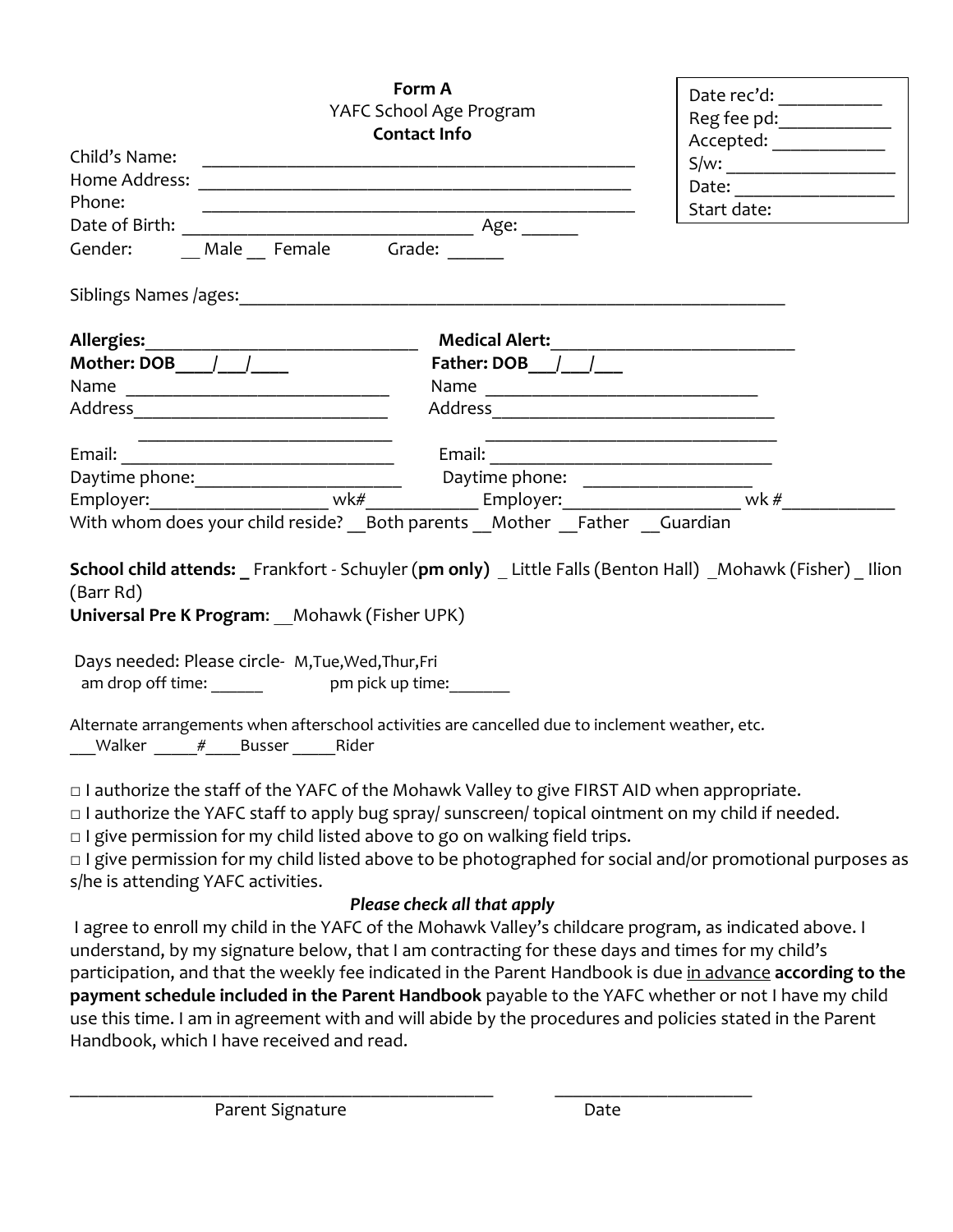## **Form B** YAFC School Age Program  **Emergency Contact/Authorized pick up / Medical Information / Consent**

Child's Name:\_\_\_\_\_\_\_\_\_\_\_\_\_\_\_\_\_\_\_\_\_\_\_\_\_\_\_\_\_\_\_\_\_\_\_\_\_\_\_\_\_\_\_\_\_\_\_\_\_\_\_\_\_\_\_\_\_\_\_\_\_\_\_\_\_\_\_\_\_\_\_\_\_

All people who are authorized to **pick your child up** from our day care programs, must be listed below.

## \*\*\***(We will call parents first; then Emergency Contacts)\*\*\*DO NOT INCLUDE PARENT INFO\*\*\***

| Name:                                                              |          |  |  |  |
|--------------------------------------------------------------------|----------|--|--|--|
| Phone:                                                             |          |  |  |  |
| Address:                                                           |          |  |  |  |
| Relationship to Child                                              |          |  |  |  |
| Name:<br><u> 1980 - John Stein, Amerikaansk politiker (* 1918)</u> |          |  |  |  |
| Phone:                                                             |          |  |  |  |
| Address:                                                           |          |  |  |  |
| Relationship to Child                                              |          |  |  |  |
|                                                                    |          |  |  |  |
| <b>Physician's Name:</b>                                           |          |  |  |  |
| Phone:                                                             | Address: |  |  |  |
|                                                                    |          |  |  |  |

Has your child had any illness, allergies, operations, accidents or recent hospitalization? Yes OR No. If yes, please explain:  $\Box$ 

Additional medical consent forms are required to be completed by your child's physician if your child needs an epi-pen or an inhaler.